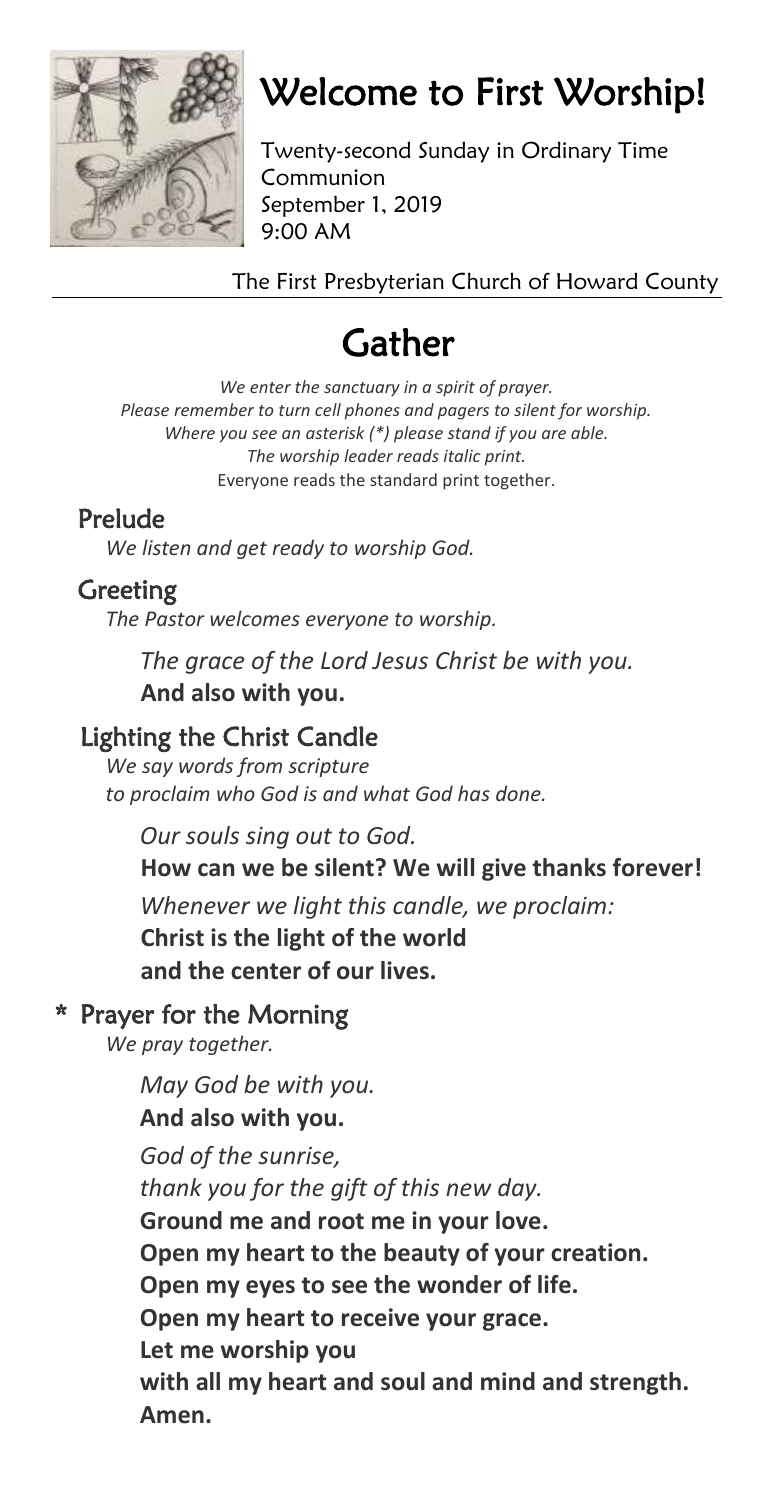# \* Opening Song

*We praise God by singing about God's greatness and goodness.*

Hymn 405 Praise God for This Holy Ground

### \* Prayer of Confession

*We stand humbly before God and pray together.*

Holy God, you love us, you care for us, and you lead us day by day. But we have not followed you. We have not loved you with our whole heart and mind and strength, and we have not loved our neighbors. Forgive us by your grace. Help us to walk in your way, that we may see the world as you do, and love it with your love; for Jesus sake. Amen. *(We continue to pray silently.)*

### \* Assurance of Grace

*The Pastor reminds us of God's forgiveness in the name of Jesus Christ.*

# \* Response of Praise 583 Glory to God

*We sing Alleluia; it means "Praise God!"*

Glory to God, glory to God, glory in the highest! Glory to God, glory to God, alleluia, alleluia!

## \* Sharing the Peace

*We greet each other with a sign of Christ's welcome.*

*The peace of Christ be with you.* **And also with you.**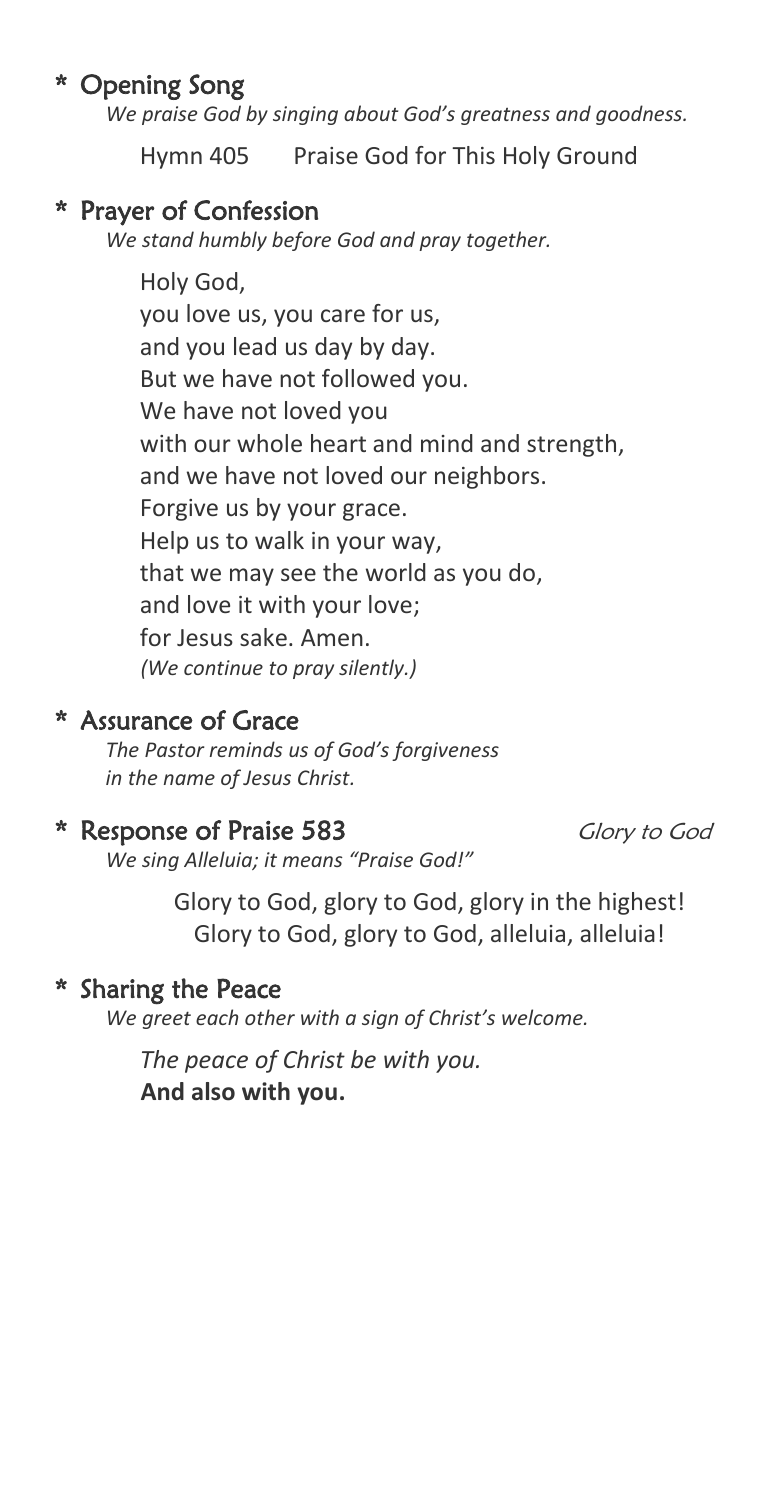# \* Song

Our God is a God Who Makes Friends

Our God is a God who makes friends, Our God is a God who makes friends, Our God is a God who is faithful to the end; Our God is a God who makes friends. Our God calls us all to make friends, Our God calls us all to make friends, Yes, you as well as I, we're the very ones God sends.

Our God calls us all to make friends.

# Hear

### Prayer for Illumination

*We ask God's Spirit to help us understand.*

### Scripture Lesson

*We read today's Bible story.*

Luke 14:16b-20 *(on page 849 of the pew Bible)*

*For the Word of God in scripture, For the Word of God among us, For the Word of God within us,* **Thanks be to God.**

## Bible Lesson

*The Pastors helps us hear that God who speaks in scripture, speaks to us now.* 

We end our Bible Lesson with a time of silence.

## \* Saying Yes

*We say together what we believe as a church family.*

*Because God cares for us,* **we will care for each other.** *Because we are part of God's creation,* **we will care for the earth.** *Because we are loved by God,* **we will share God's love with everyone.**

**Thanks be to God.**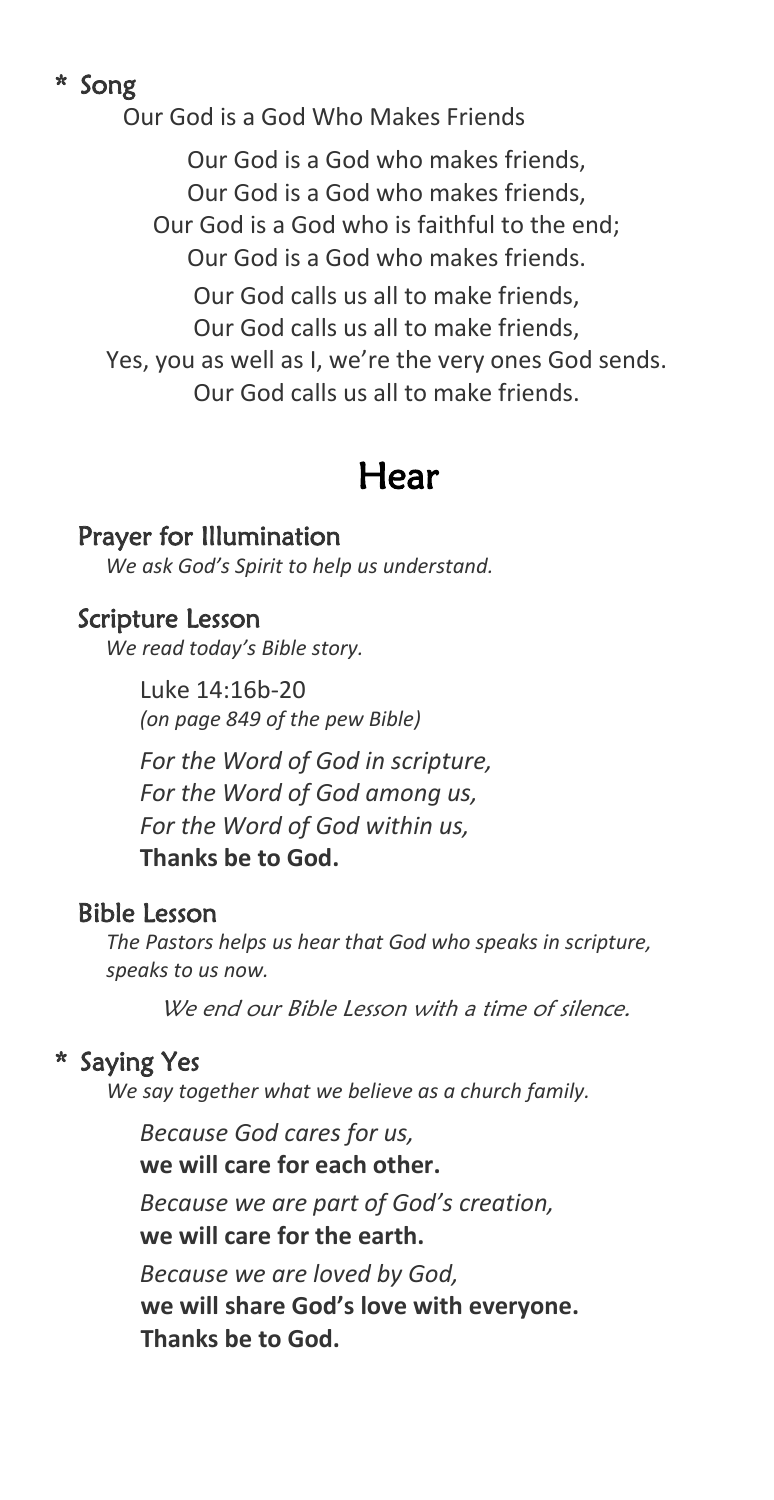# Respond and Serve

### Prayers of Concern

*We share our concerns for the church, the world, and all in need.*

# The Offering

*We give our tithes and offerings for God's service.*

# Special Music

*As we give our gifts, Mr. G offers special music to God and we listen as he plays.*

## The Sacrament of The Lord's Supper

*We are invited to the feast.*

*We give thanks for this meal. Our prayer begins:*

*God is here.*

**The Spirit is with us***.*

*Let us open our hearts.*

**We open them to God and one another.**

*Let us give thanks.*

**We thank God with joy.**

*(The prayer continues. We end our prayer by praying The Lord's Prayer together.)* 

**Our Father, who art in heaven, hallowed be thy name. Thy kingdom come; thy will be done, on earth as it is in heaven. Give us this day our daily bread; and forgive us our debts, as we forgive our debtors; and lead us not into temptation, but deliver us from evil. For thine is the kingdom, and the power, and the glory, forever. Amen.**

*We share bread and wine. Mr. G will play some music while we share in communion.*

*Afterwards, we pray a prayer of thanks.*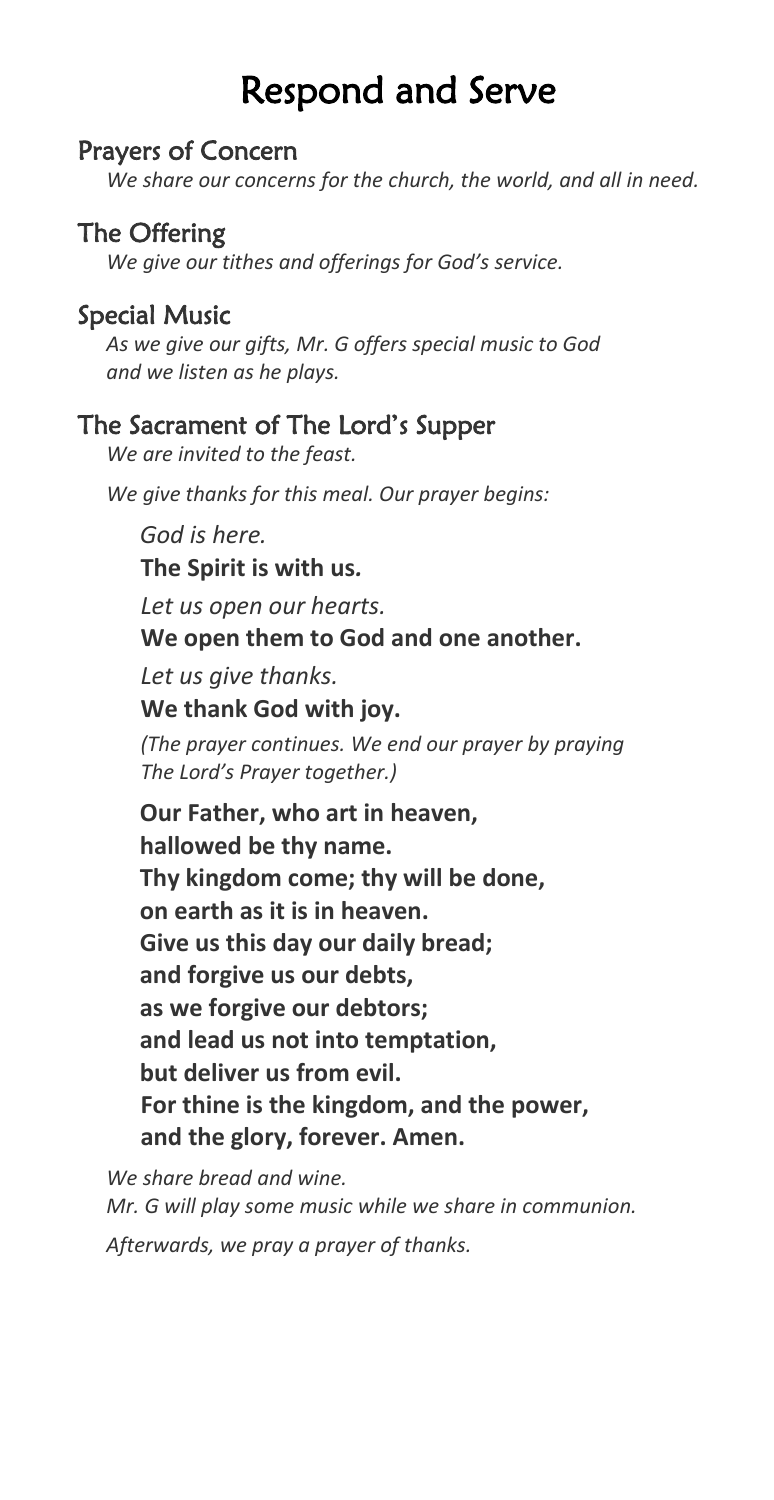# \* Closing Song

Hymn 543 God, Be the Love to Search and Keep Me

### \* Closing Responses

*God sends us out into the world to serve.*

*For all that God gives us, we say:* **Thank you!** *For all that God asks of us, we say:* **Yes!**

### \* Blessing (together)

*The Pastor gives us a blessing as we leave worship.*

### \* Postlude

*Mr. G will play some music as we leave the sanctuary.*

 $\bullet$ 



### **FALL WORSHIP SCHEDULE BEGINS next** *Sunday, September 8, 2019*

| 8:30a.m.     | Worship               |
|--------------|-----------------------|
| $9:30$ a.m.  | <b>Education Hour</b> |
| $10:30$ a.m. | Worship               |
| $11:30$ a.m. | Discipleship Hour     |
|              |                       |